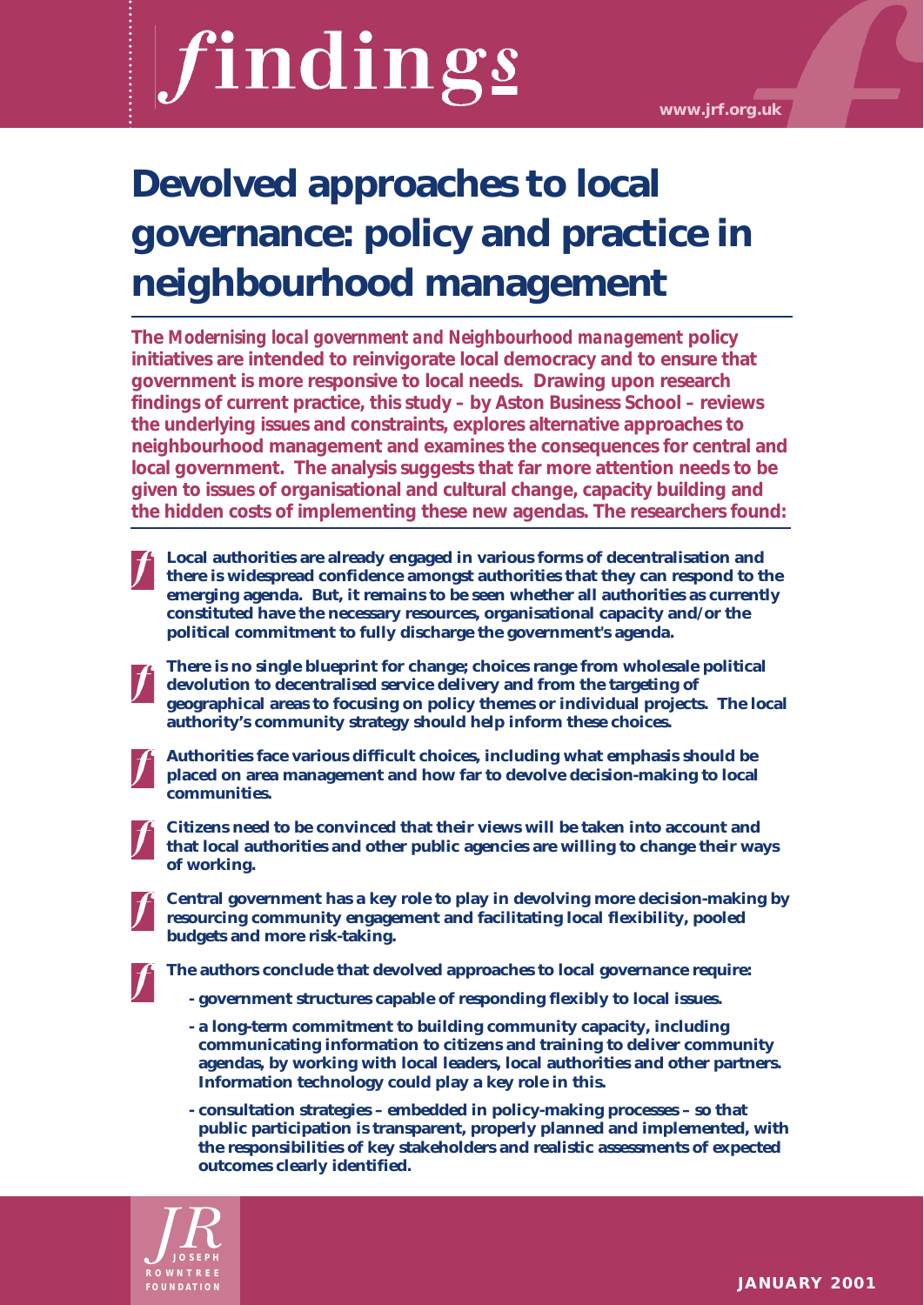# **Policy background**

This study examines the current debate about new forms of local governance and its potential implications for central and local government policy and practice. It is widely acknowledged that decisionmaking has become too centralised and that programmes delivered on traditional departmental lines often fail to respond to the needs and expectations of local communities. The Government is seeking to tackle these failings through its programmes for *Modernising local government* and the *National strategy for neighbourhood renewal.* The aims are to achieve a holistic approach to policy development and delivery, focused on the requirements of local citizens, and to reinvigorate local democracy. Particular importance is attached to a community-led approach in which local citizens and stakeholders engage in capacity building, community plans and devolved forms of local government.

These developments herald a potentially significant shift in the way our communities are governed. However, unlike some other European states, UK government has not been designed with decentralisation or area management in mind. Previous attempts by central government to adopt devolved and targeted approaches to area regeneration have often foundered on rigid bureaucratic structures and a lack of understanding of how to engage local communities. Local authorities, too, are castigated for being remote and failing to meet the genuine needs of local communities. Parish and town councils offer a prototype for devolution, but their role in the modernising agenda has been strangely neglected.

#### **The case for local devolution**

The case for devolved forms of local governance presumes that they offer the prospect of:

- Providing better quality and more 'joined-up' forms of service delivery based on community priorities.
- Ensuring that local authority main programmes and budgets are better targeted at community needs and priorities.
- Providing a territorial focus for crosscutting measures, which emphasise outcomes for citizens rather than outputs for bureaucrats.
- Presenting the opportunity for enhanced community participation and partnerships with local authorities.
- Strengthening the role of elected councillors.
- Developing the enabling role of local authorities by involving local stakeholders in area-wide and local partnerships.

# **Key themes**

The Government's programme for local government challenges established approaches and raises a number of practical considerations:

- How the various elements of the Government's agenda are to be brought together at national, regional and local levels.
- The need for organisational and cultural change and the political and financial challenges in implementing devolved approaches.
- The role of traditional representative politics.<br>• The means by which active community
- The means by which active community involvement may be translated into genuine forms of local devolution.

# **The role of central government**

Although devolved local government may be regarded as a local activity, central government has a responsibility to:

- Establish clear links between the array of emerging regional and local authority community strategies and neighbourhood management and regeneration partnerships.
- Co-ordinate national and regional responses that run across bureaucratic boundaries and assign greater discretion to the regional and local outposts of central government.
- Take account of local circumstances and the practical problems faced by those implementing neighbourhood management. All too often, centrally imposed solutions inhibit local innovation and sustainable solutions.
- Adopt a national programme for compiling data for small area analysis and promote the use of new technologies for training and information exchange and democratic engagement.
- Support pilot schemes, disseminate good practice and develop new approaches to the measurement of community engagement and 'quality of life' outcomes.
- Recognise that additional support will be required to cover the 'hidden costs' of the new approaches for individuals and organisations.

#### **The challenges for local authorities**

*Improving service delivery and political devolution* Local authorities are already engaged in various forms of decentralisation and, whilst there is a widespread belief amongst authorities that they are well equipped to respond to the emerging agenda, it remains to be seen whether they have the necessary resources and/or the political appetite to do so. Authorities will need to explore a range of difficult choices, including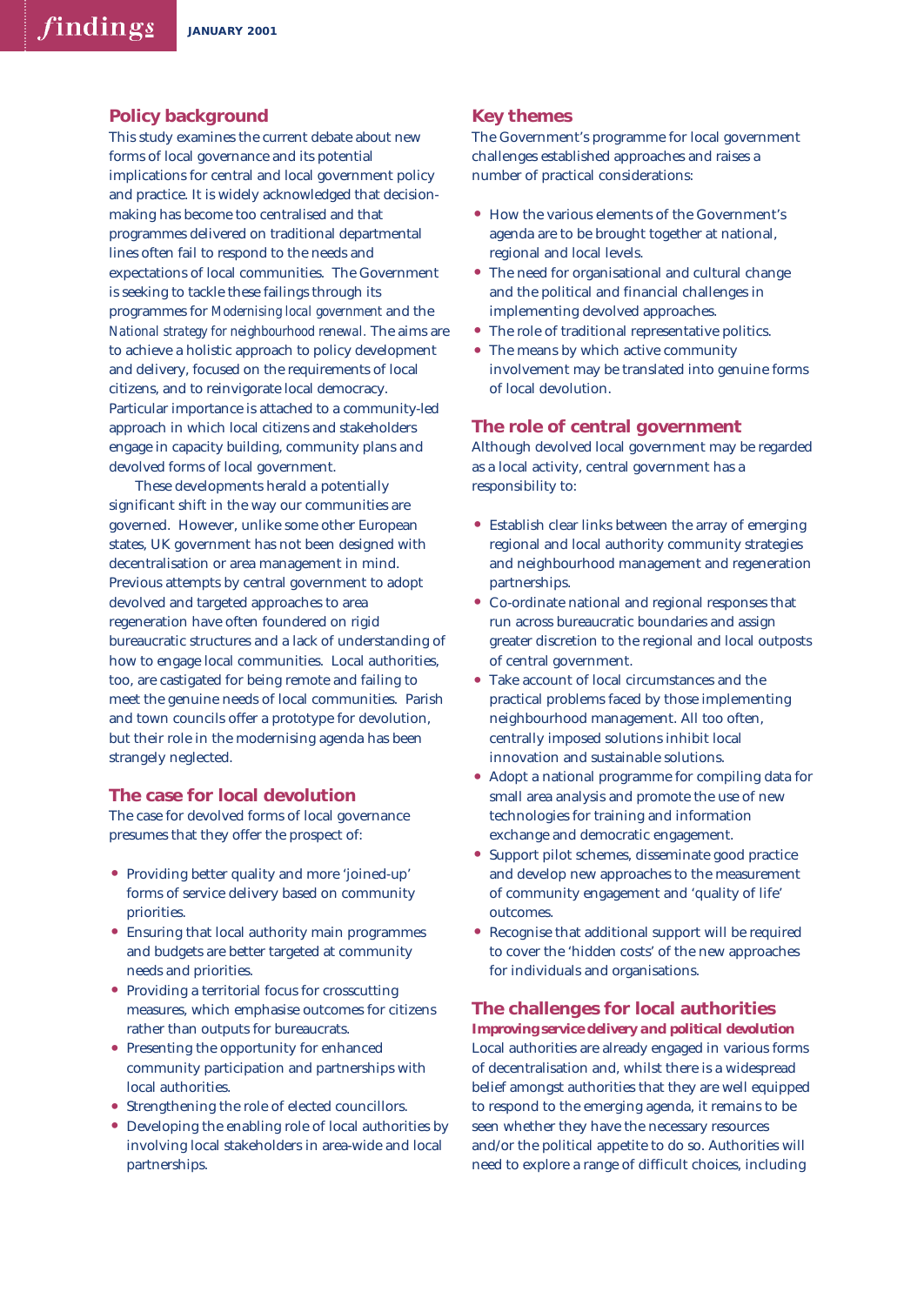the emphasis to be placed on area management approaches and how far to devolve decision-making to local communities. Greater citizen engagement via Community Strategies and Best Value may be anticipated to improve service outcomes. But whether authorities are ready to devolve substantial decisionmaking powers and resources is far less certain.

#### *Areas, themes and projects*

Local authorities will also need to decide on the form of neighbourhood management to be applied. There is no standard model but three methods stand out within a spectrum of choices:

*Area-based:* The selection of localities of differing physical size for comprehensive, devolved forms of management covering a potentially wide range of policy areas and service delivery programmes. Several authorities are adopting an expansive model of neighbourhood management that nests within a local authority-wide approach to governance.

*Thematic, client-based approaches:* The complexities entailed in a comprehensive area-based approach have led local authorities and central government to adopt a thematic approach, where the emphasis is on issues including crime and disorder, education, the environment, parenting, and housing management. Such initiatives may extend across a whole local authority area, be targeted on particular localities or on the needs of specific client groups - young unemployed or disabled people. They frequently involve local partnerships drawing on funding from specially devised national programmes. But such centrally determined initiatives may prove difficult to reconcile with area boundaries and local definitions of neighbourhood. The approach can also lead to duplication in relation to policy issues and the targeting of clients and/or areas and create confusion about the roles and responsibilities of key players.

*Project-specific approaches:* the quickest and easiest way of securing community engagement and results at neighbourhood level is when the issues are specific and project-based, for example small environmental projects or play areas. In the longer term such schemes may act as a spur to greater community involvement.

# **Key issues for effectively devolved governance**

*Establishing the needs, priorities and aspirations of key players and individuals:* Local devolution implies that the needs, priorities and aspirations of local communities are identified and a set of actions agreed with the key organisations responsible for meeting local needs. Local authorities experienced in areabased programmes should review the effectiveness of

mechanisms for determining needs and priorities. For others, the most pragmatic approach may be to begin with simple, project pilots. This should enable best practice to be established and relationships to be built around an achievable set of objectives and outcomes. Small-scale projects and less ambitious forms of decentralisation are best suited where needs and priorities are easily defined. With experience, and increasing self-confidence, lessons can be transferred to more complex forms of neighbourhood management.

*Building community capacity: promoting participation:* Local authorities apply a range of participation techniques, but it is often unclear how the results influence decisions or how participation may be used to stimulate inclusive local involvement in decision-making, implementation and capacity building. The experience of Best Value pilot authorities points to the need for participation to be properly planned and implemented. The scope, realistic outcomes and the time period of the exercise should be clear from the outset, the responsibilities of the local authority, councillors and other stakeholders defined and communities reassured that their views will count. A considerable commitment in terms of time, money and change in bureaucratic habits is required if communities, in particular 'hard to reach groups', are to become active participants. The network of intermediary bodies which assist local communities, and which are presently underresourced, needs strengthening and consideration should be given to creating a government-supported fund, to facilitate community engagement. The key lesson to emerge is that participation is not a one-off exercise and building community capacity requires resources and a sustained commitment.

*Enhancing and legitimising the role of elected members:* Devolved approaches to neighbourhood management present opportunities and challenges for councillors. It allows them to be seen to be more involved in local issues, but may be a source of conflict if their priorities, those of the community and local authority staff, assigned to help to deliver community priorities, do not match. Tensions may also arise between councillors fulfilling a neighbourhood role and those at the centre engaged in new forms of cabinet style government. In each of these circumstances clarity of roles, responsibilities and declarations of interest are vital.

*Improving service delivery:* Service delivery should be improved if account is taken of community views. But staff in local authorities and other public agencies will need to develop new skills to work with local communities and client groups and operate across professional and departmental boundaries within and